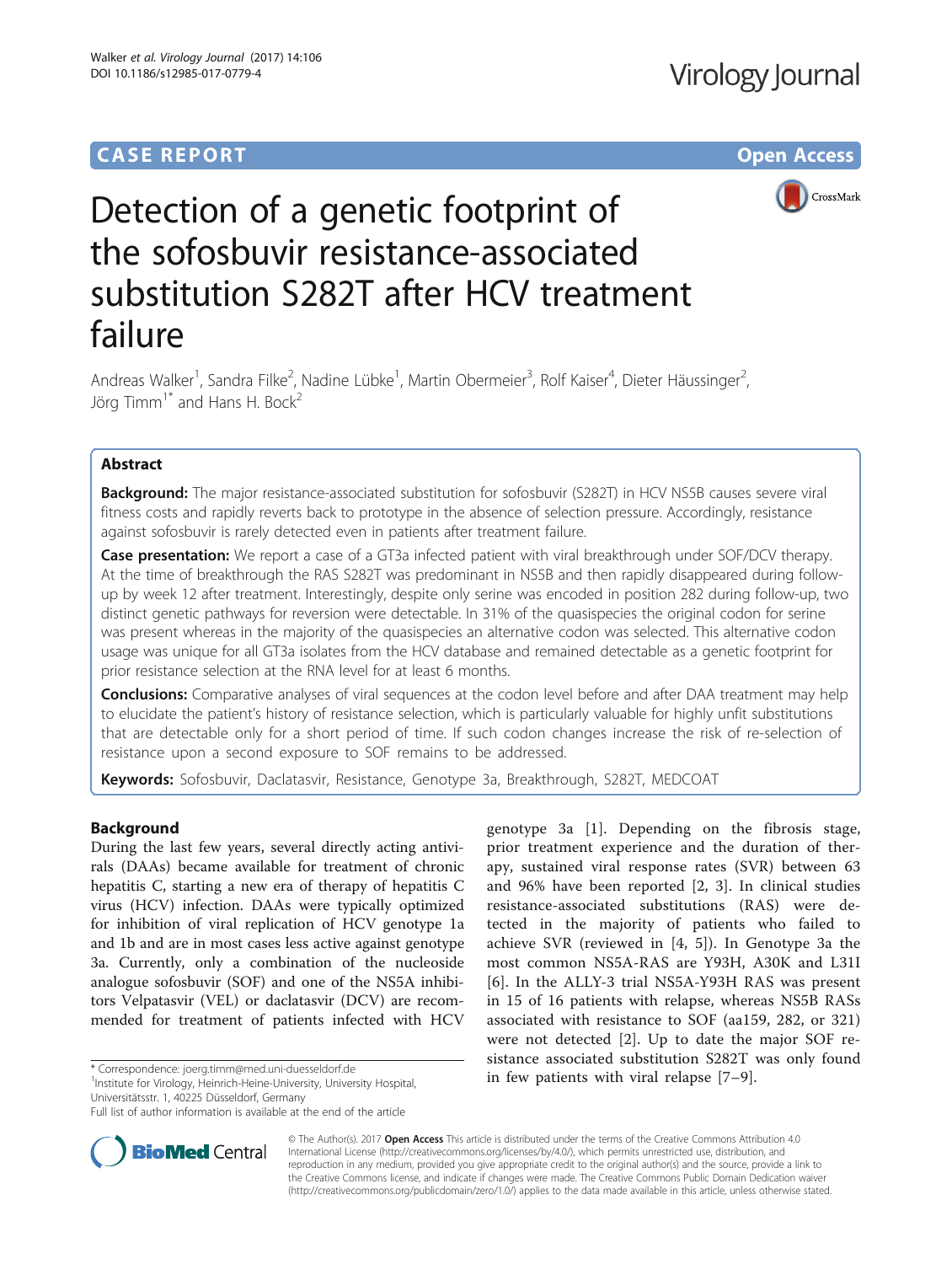#### Case presentation

We report here a case of a GT3a infected treatment naïve patient with viral breakthrough under SOF/DCV therapy. The patient was a 59 year old non-cirrhotic, HIV-negative woman treated at the University Hospital Düsseldorf, Germany. In accordance with the German and international guidelines treatment was initiated with 400 mg Sofosbuvir and 60 mg Daclatasvir once daily. Viral load at baseline was 562.530 IU/ml and dropped below the detection limit  $\left(\frac{15 \text{ IU}}{\text{m}}\right)$  at week 4 (Fig. 1). Two days prior to the end of treatment at week 12 HCV-RNA was detectable again at low levels (493 IU/ ml) consistent with a viral breakthrough. During followup 12 weeks after the end of treatment viral load further increased to high levels (5.290.000 IU/ml). Notably, due to difficulties with swallowing of tablets the patient had used MEDCOAT<sup>®</sup> tablet coating for assistance. Plasma drug levels at week 4 and at breakthrough were 182 ng/ml and 306 ng/ml for DCV and 256 ng/ml and 375 ng/ml for the SOF metabolite GS-331007 (Fig. 1). Amplicon sequencing [\[10\]](#page-2-0) and resistance phenotyping using Geno2Pheno [HCV] ([http://hcv.bioinf.mpi-inf.](http://hcv.bioinf.mpi-inf.mpg.de/index.php) [mpg.de/index.php;](http://hcv.bioinf.mpi-inf.mpg.de/index.php) [\[11\]](#page-2-0)) showed no RAS in NS5A and NS5B at baseline. Resistance testing at week 12 (day 82), when the patient was still under treatment, revealed the RAS S282T in NS5B and Y93H in NS5A (Fig. 1). Y93H persisted in 68.5% of the quasispecies during follow-up at week 12 and continued to revert back to nearly undetectable levels at follow-up at week 24. The substitution S282T had already fully reverted back to prototype at follow-up at week 12 consistent with severe fitness costs associated with this RAS. Interestingly, two distinct pathways were selected for reversion to the prototype residue. Ultra-deep sequencing revealed that 31% of the quasispecies reverted back to the original codon for serine (AGT) whereas in 68% of the quasispecies an alternative codon for serine (TCT) was selected. This alternative codon usage was unique and was absent from 114 GT3a isolates analyzed in our laboratory and from all 489 reference sequences from the HCV database. In line with negative selection of alternative codon usage in this position, the frequency of variants in the quasispecies utilizing the alternative codon further decreased to 24.2% during follow up at week 24.

#### Discussion and conclusions

We report here, to our knowledge, the first case of selection of the RAS S282T in a patient infected with genotype GT3a. Selection of the RAS was associated with a viral breakthrough detected at week 12, when the plasma drug levels were in a low therapeutic range. If the low plasma drug levels are a consequence of the MED-COAT® coating of the tablets is unknown since no peer reviewed data on the pharmacokinetics are available. However, it has been described that co-medication with proton pump inhibitors (PI) during HCV-treatment is a risk factor for treatment failure [\[12\]](#page-2-0). Accordingly, it seems plausible that the usage of MEDCOAT® might be a risk factor for treatment failure as well.



ultra-deep sequencing